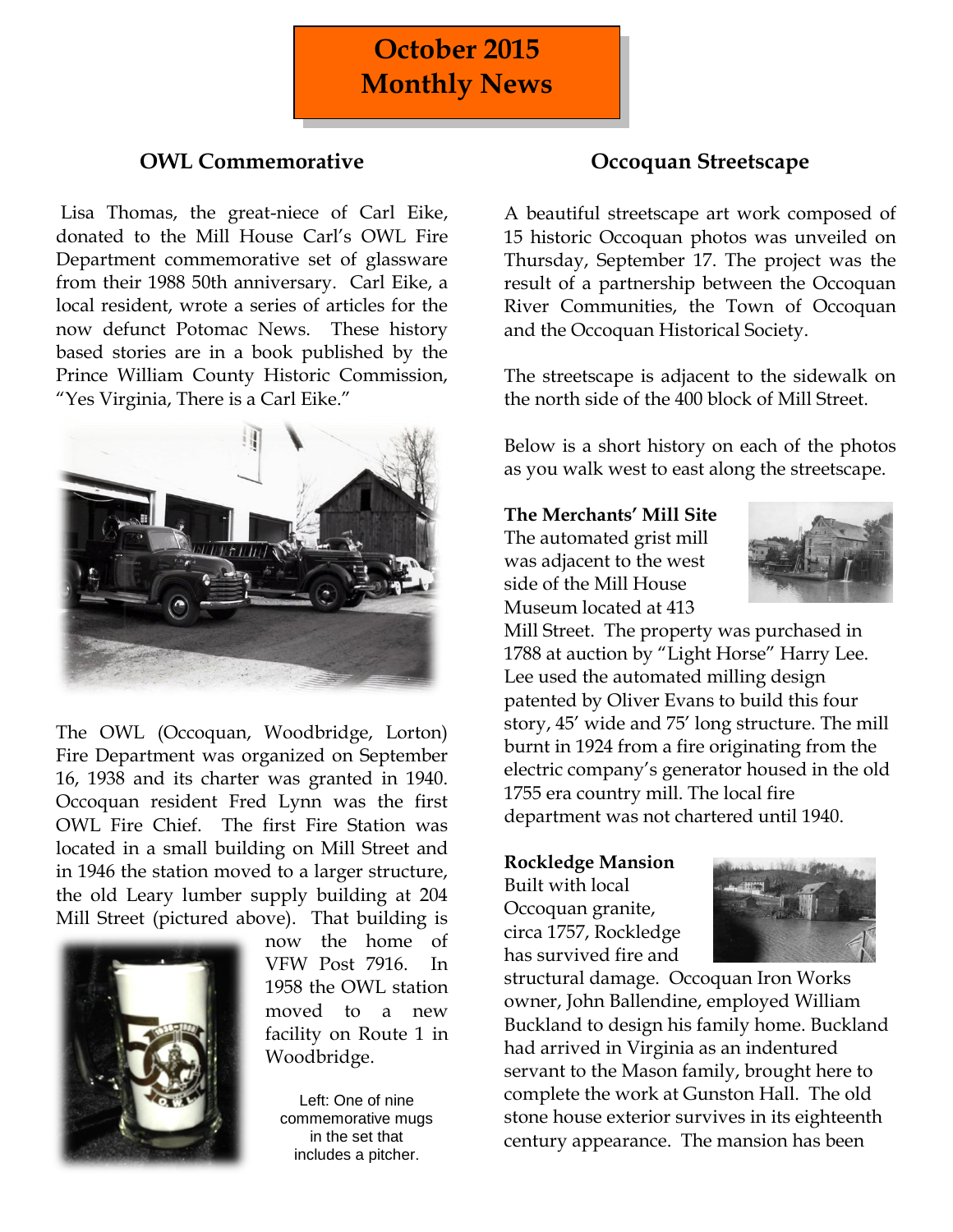owned by only 7 families in its almost 260 year history!

# **Commerce Street**

This photo looks east from the corner of Commerce and Ellicott Streets. The steeple of the



Methodist Episcopal Church is on the left. The church was destroyed in the August 25, 1916 Occoquan fire. The home on the right at 312 Commerce Street still survives. The old dirt streets made travel difficult and river transportation was utilized whenever possible.

# **Bank of Occoquan**

Looking north on Union Street towards the Occoquan River. The Bank of Occoquan sign hangs on the west side of the street.



The Bank's Mill Street location was adjacent to the Weedon home, where the 1916 fire originated in an oil burning stove and burned the bank structure along with many homes and businesses. The Union Street location may have been temporary after the fire destruction.

# **The Underwood House**

314 Mill Street was destroyed in the 1916 fire. John Underwood, a noted abolitionist



resided here. Underwood was arrested in 1857 for speaking out against slavery and found guilty at trial in Brentsville. In an 1862 raid led by CSA General Wade Hampton, Underwood was taken prisoner and branded a traitor to the Confederacy. Released in a trade the next year, Underwood was called to Washington to be debriefed by Abraham Lincoln. Lincoln requested the Secretary of War to find a position for Underwood. Underwood was twice named a U.S. Marshall.

# **Burdette's Eatery and the Ellicott Motor Company**

These two Occoquan businesses stood just west of the Virginia Grill and Occoquan Inn on



Mill Street. The photo taken in the late 1920's to early 1930's show a typical day in Occoquan.

#### **Local Residents**

This photo taken in front of 404-406 Mill Street shows the time of change from horse and



buggy deliveries to gasoline powered vehicles. The Tyson Janney Store on the opposite side of the street was destroyed in the 1916 fire.

#### **Fire of 1916**

The August 25, 1916 fire started in a wood stove at the J. Hood Weedon home on Mill Street. The



fire quickly spread to the adjacent bank and other businesses along Mill Street, The fire spread south to Commerce Street burning the Methodist Episcopal Church. In all, the fire caused an estimated \$50,000 in damages. With no local fire department, bucket brigades battled the fire until the Alexandria Fire Department could respond to the call.

#### **In Front of the Mill House**

The Mill House located at 413 Mill Street was built as an office and store room for the 1789 grist mill. No doubt a great gathering place to



share the news of the day and wait for a load of wheat to be ground and sifted for flour.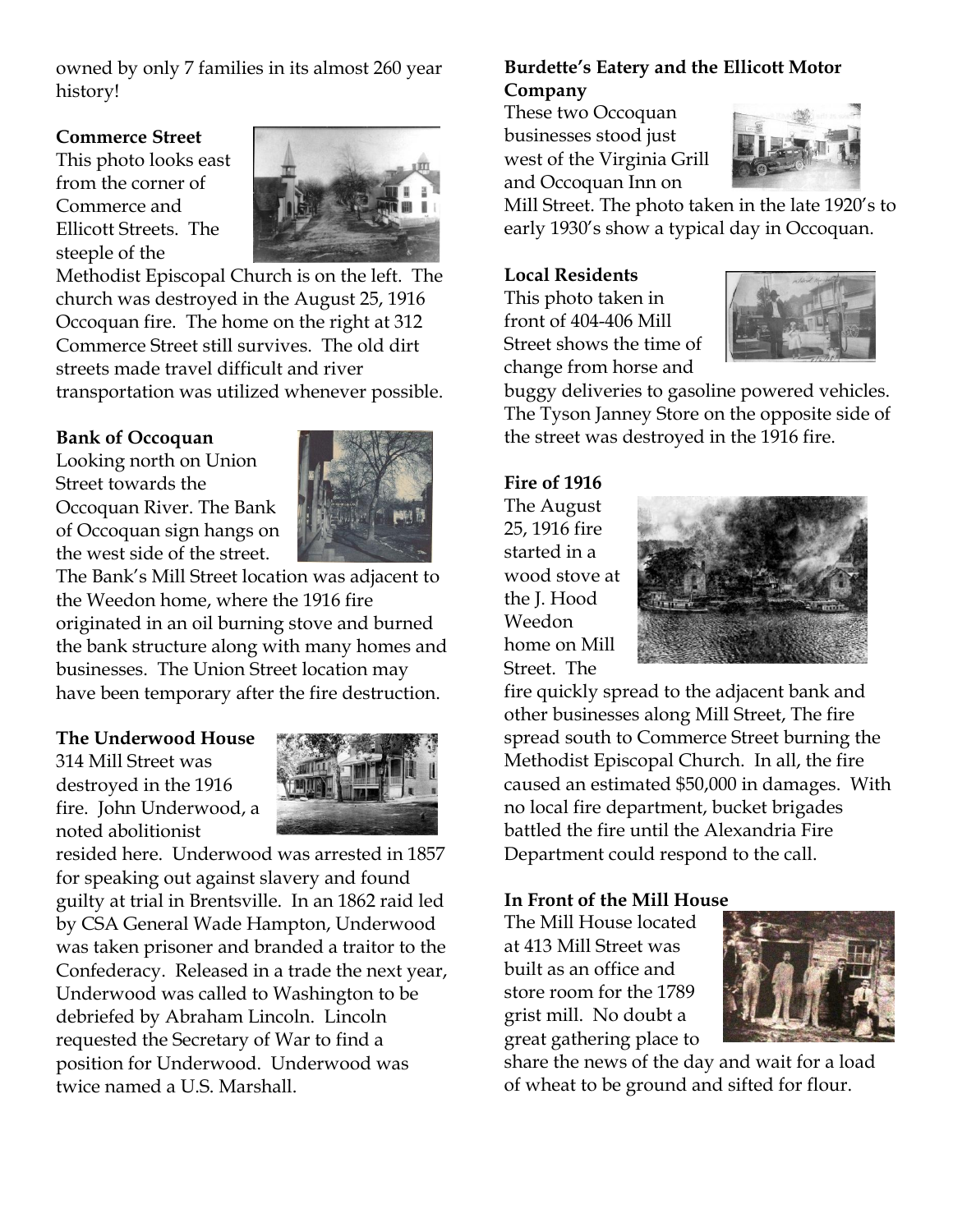### **Shad Bake**

Shad bakes were popular arenas for political gatherings. The old 1828 cotton mill property just above the Occoquan town bridge provided access to the river for fresh caught shad to



roast on wood planks while discussing upcoming elections and topics of the day.

### **Lyric Theater**

The Lyric was located at 403 Mill Street. The two story theater was



segregated by floors. The first floor for whites and the second floor seating area designated for black movie goers turned out to be the best seats! 50 cents bought a ticket to the movie "Four Feathers" in 1929. A steal as ticket prices were \$2 in NYC! The movie starred William Powell, Richard Arlen, Fay Wray, Clive Brook and Noah Berry. Or maybe take in "Tarzan Triumphs" with Johnny Weissmuller in July 1943. Call phone # 21 for information.

# **Mill Street**

Looking east down Mill Street in the 1950's. 406 Mill Street is the first building on the right. The Alexandria Dairy



truck on the left is delivering milk at the local residences. Life was peaceful on a summer day, good to ride bikes, row a boat, and maybe drop a fishing line in the river to bring home dinner.

# **Baptisms in the Occoquan River**



Reverend Lewis Bailey founded the Ebenezer Church in Occoquan. A former slave,

the Reverend Bailey would walk from Alexandria to hold services in Occoquan. According to the church history the cornerstone for the first Ebenezer Church was laid on the first Sunday in May, 1883. The largest group baptism in the Occoquan was also on the first Sunday of May, 1914. Forty people joined the church that day!

#### **Pratt Truss Bridge**

The iron truss bridge built in 1878 was destroyed in 1972 from the remnants of hurricane Agnes.



Located at the west end of Mill Street this has been the site of the bridge crossing since Nathaniel Ellicott's wooden bridge in 1795. Built to carry horses and wagons, this 1878 bridge was a one lane auto bridge in 1972. Oh, the traffic jams coming to town, honk your horn and hope the person at the other end knew how to take turns!

#### **Ogle Harris and Sons Store**

Located at 204 Washington Street, Ogle Harris opened his business around 1915 and was



known as a kind and generous soul. He loved to hand churn strawberry ice cream according to his daughter Saluka Toliver. Local children knew where to find a cold grape Nehi soda! Ogle and his sons, Arthur and Norman, would allow local residents to charge their groceries until they could afford to pay. No computers in those days, his accounts were kept in a spiral notebook.

**Note:** A few photographs used in the above descriptions may vary slightly from the Streetscape graphics. The display is beautiful and should be enjoyed during a stroll down Mill Street!